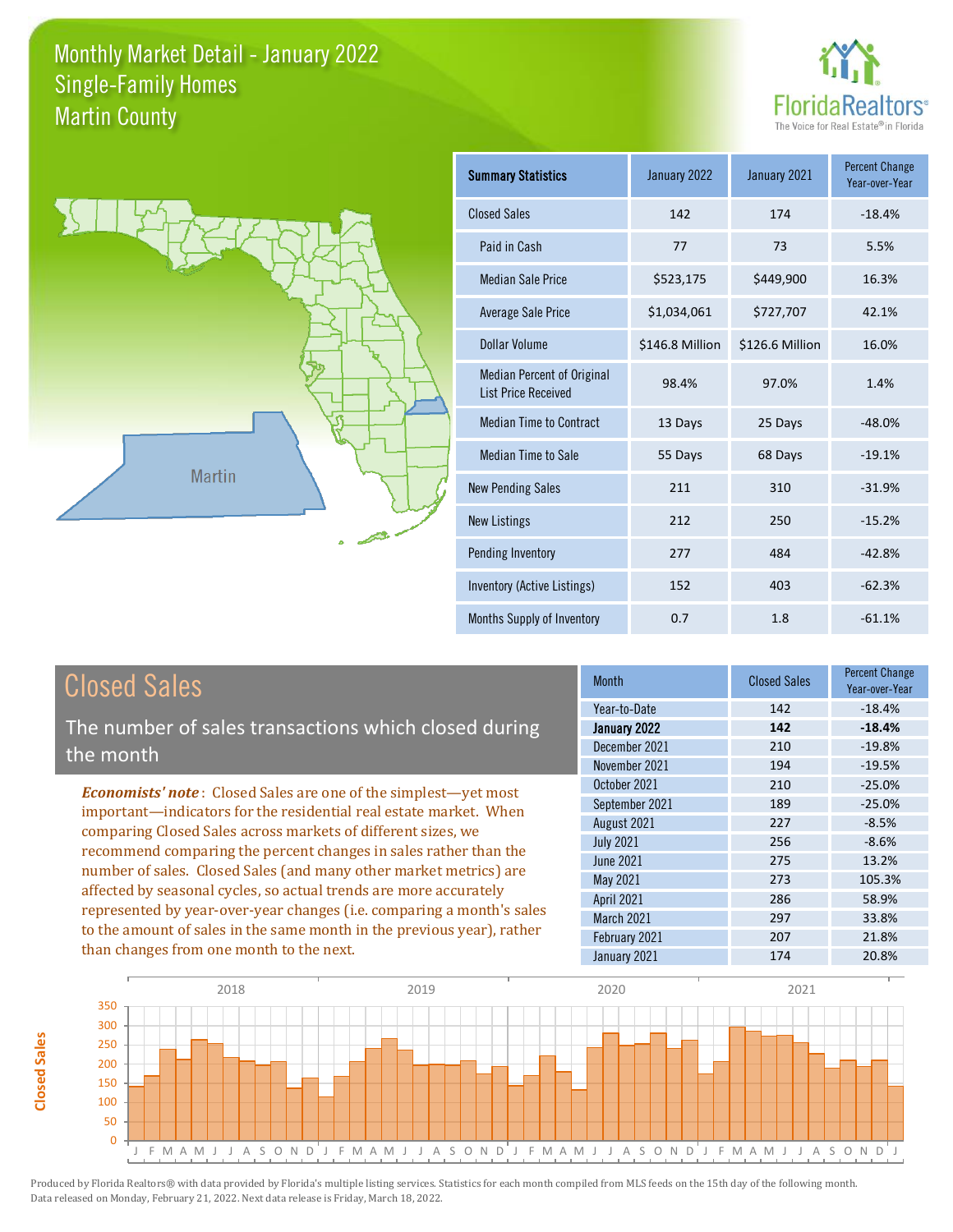this statistic should be interpreted with care.



144 39.8%

| Cash Sales                                                                      | <b>Month</b>      | <b>Cash Sales</b> | <b>Percent Change</b><br>Year-over-Year |
|---------------------------------------------------------------------------------|-------------------|-------------------|-----------------------------------------|
|                                                                                 | Year-to-Date      | 77                | 5.5%                                    |
| The number of Closed Sales during the month in which                            | January 2022      | 77                | 5.5%                                    |
| buyers exclusively paid in cash                                                 | December 2021     | 83                | $-5.7%$                                 |
|                                                                                 | November 2021     | 89                | $-3.3%$                                 |
|                                                                                 | October 2021      | 91                | $-15.0%$                                |
|                                                                                 | September 2021    | 71                | 10.9%                                   |
| <b>Economists' note</b> : Cash Sales can be a useful indicator of the extent to | August 2021       | 113               | 41.3%                                   |
| which investors are participating in the market. Why? Investors are             | <b>July 2021</b>  | 98                | 21.0%                                   |
| far more likely to have the funds to purchase a home available up front,        | June 2021         | 118               | 38.8%                                   |
| whereas the typical homebuyer requires a mortgage or some other                 | May 2021          | 127               | 217.5%                                  |
| form of financing. There are, of course, many possible exceptions, so           | <b>April 2021</b> | 124               | 121.4%                                  |



# Cash Sales as a Percentage of Closed Sales

The percentage of Closed Sales during the month which were Cash Sales

*Economists' note* : This statistic is simply another way of viewing Cash Sales. The remaining percentages of Closed Sales (i.e. those not paid fully in cash) each month involved some sort of financing, such as mortgages, owner/seller financing, assumed loans, etc.

| <b>Month</b>      | <b>Percent of Closed</b><br>Sales Paid in Cash | <b>Percent Change</b><br>Year-over-Year |
|-------------------|------------------------------------------------|-----------------------------------------|
| Year-to-Date      | 54.2%                                          | 29.0%                                   |
| January 2022      | 54.2%                                          | 29.0%                                   |
| December 2021     | 39.5%                                          | 17.6%                                   |
| November 2021     | 45.9%                                          | 20.2%                                   |
| October 2021      | 43.3%                                          | 13.4%                                   |
| September 2021    | 37.6%                                          | 48.0%                                   |
| August 2021       | 49.8%                                          | 54.2%                                   |
| <b>July 2021</b>  | 38.3%                                          | 32.5%                                   |
| June 2021         | 42.9%                                          | 22.6%                                   |
| <b>May 2021</b>   | 46.5%                                          | 54.5%                                   |
| April 2021        | 43.4%                                          | 39.5%                                   |
| <b>March 2021</b> | 48.5%                                          | 4.5%                                    |
| February 2021     | 38.2%                                          | $-8.6%$                                 |
| January 2021      | 42.0%                                          | $-8.3%$                                 |

January 2021 73 73 10.6%

February 2021 79 79 11.3%

March 2021

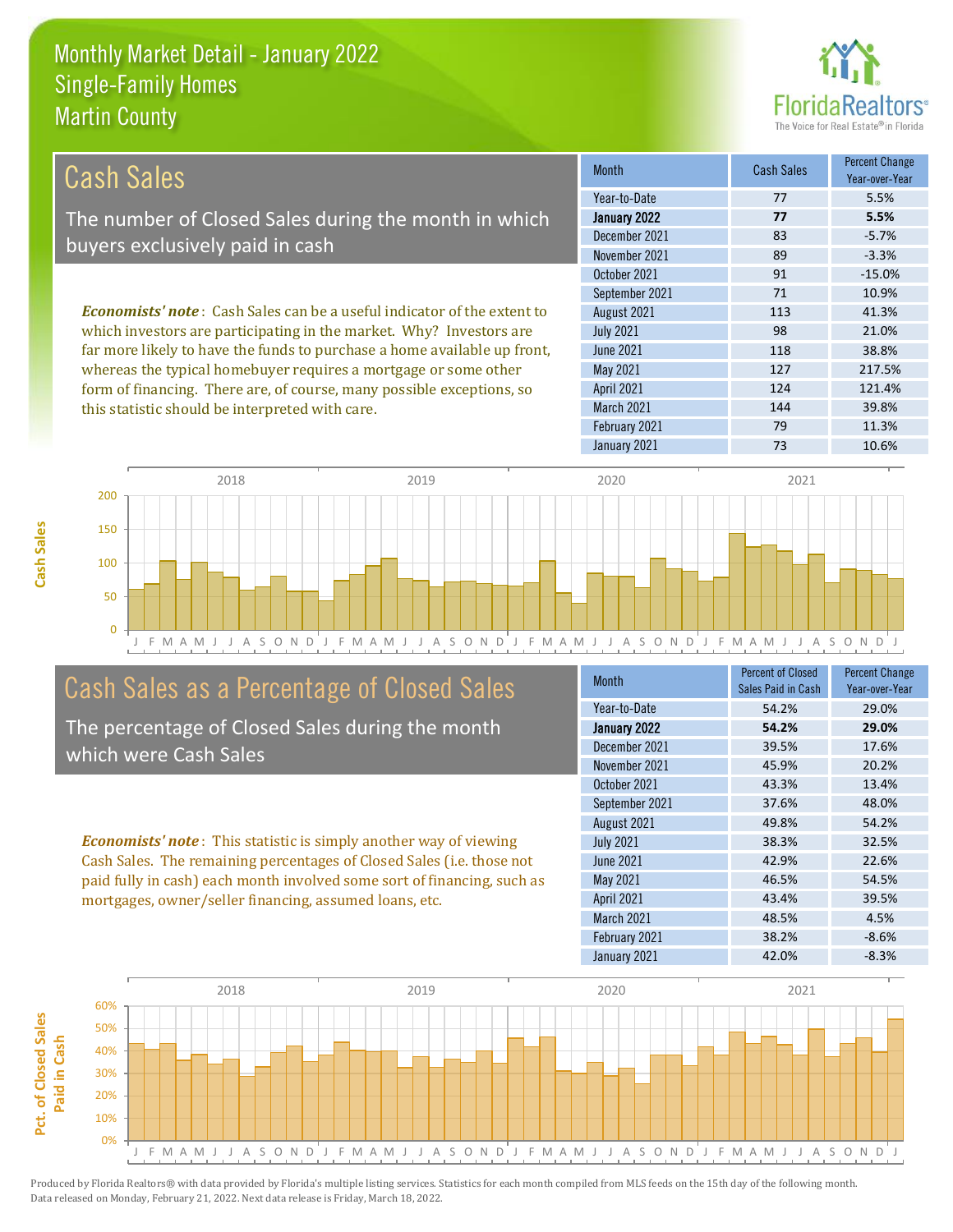

#### Month Median Sale Price Percent Change Year-over-Year January 2022 **\$523,175 16.3%** Year-to-Date \$523,175 16.3% June 2021 **\$490,000** \$490,000 19.5% December 2021 \$569,500 42.4% November 2021 **\$549,500** 28.0% August 2021 \$495,000 16.5% July 2021 **\$475,500** \$475,500 16.7% October 2021 **\$495,000** 19.2% September 2021 **\$455,000** 12.2% May 2021 **\$469,900** \$469,900 28.7% April 2021 **\$490,000** \$490,000 39.2% March 2021 **\$489,000** \$489,000 February 2021 **\$419,900** 12.9% January 2021 **\$449,900** 10.7% *Economists' note* : Median Sale Price is our preferred summary statistic for price activity because, unlike Average Sale Price, Median Sale Price is not sensitive to high sale prices for small numbers of homes that may not be characteristic of the market area. Keep in mind that median price trends over time are not always solely caused by changes in the general value of local real estate. Median sale price only reflects the values of the homes that *sold* each month, and the mix of the types of homes that sell can change over time. Median Sale Price The median sale price reported for the month (i.e. 50% of sales were above and 50% of sales were below)



### Average Sale Price

The average sale price reported for the month (i.e. total sales in dollars divided by the number of sales)

*Economists' note* : Usually, we prefer Median Sale Price over Average Sale Price as a summary statistic for home prices. However, Average Sale Price does have its uses—particularly when it is analyzed alongside the Median Sale Price. For one, the relative difference between the two statistics can provide some insight into the market for higher-end homes in an area.

| Month             | <b>Average Sale Price</b> | <b>Percent Change</b><br>Year-over-Year |
|-------------------|---------------------------|-----------------------------------------|
| Year-to-Date      | \$1,034,061               | 42.1%                                   |
| January 2022      | \$1,034,061               | 42.1%                                   |
| December 2021     | \$960,747                 | 54.1%                                   |
| November 2021     | \$709,734                 | 10.0%                                   |
| October 2021      | \$713,767                 | 14.4%                                   |
| September 2021    | \$641,592                 | 21.9%                                   |
| August 2021       | \$852,768                 | 29.3%                                   |
| <b>July 2021</b>  | \$679,242                 | 7.1%                                    |
| June 2021         | \$790,716                 | 10.3%                                   |
| <b>May 2021</b>   | \$962,045                 | 84.7%                                   |
| <b>April 2021</b> | \$1,035,304               | 100.8%                                  |
| March 2021        | \$843,207                 | 70.8%                                   |
| February 2021     | \$719,276                 | 14.4%                                   |
| January 2021      | \$727,707                 | 45.6%                                   |

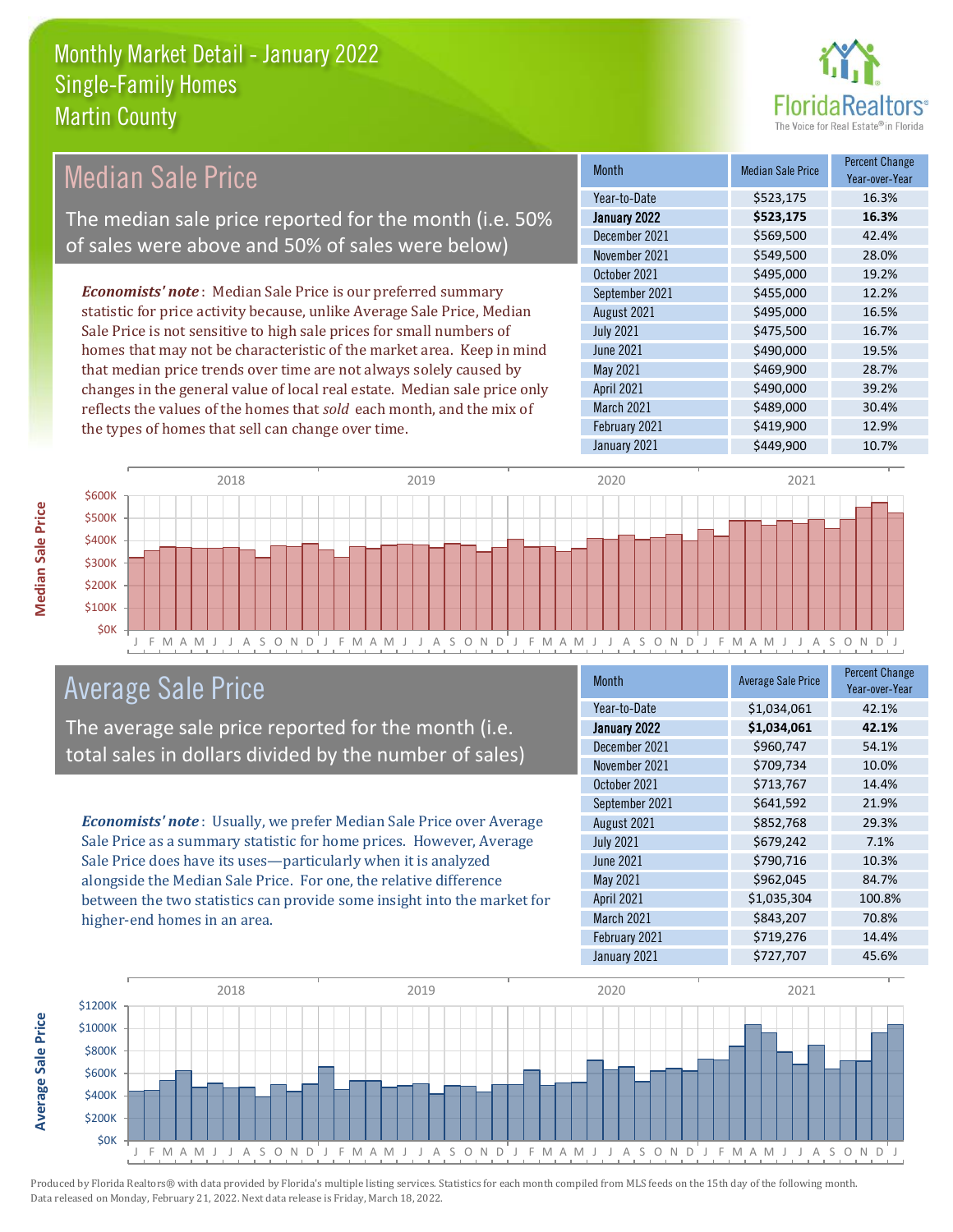

#### Dollar Volume

The sum of the sale prices for all sales which closed during the month

*Economists' note* : Dollar Volume is simply the sum of all sale prices in a given time period, and can quickly be calculated by multiplying Closed Sales by Average Sale Price. It is a strong indicator of the health of the real estate industry in a market, and is of particular interest to real estate professionals, investors, analysts, and government agencies. Potential home sellers and home buyers, on the other hand, will likely be better served by paying attention to trends in the two components of Dollar Volume (i.e. sales and prices) individually.

| <b>Month</b>     | Dollar Volume   | <b>Percent Change</b><br>Year-over-Year |
|------------------|-----------------|-----------------------------------------|
| Year-to-Date     | \$146.8 Million | 16.0%                                   |
| January 2022     | \$146.8 Million | 16.0%                                   |
| December 2021    | \$201.8 Million | 23.5%                                   |
| November 2021    | \$137.7 Million | $-11.5%$                                |
| October 2021     | \$149.9 Million | $-14.2%$                                |
| September 2021   | \$121.3 Million | $-8.6%$                                 |
| August 2021      | \$193.6 Million | 18.4%                                   |
| <b>July 2021</b> | \$173.9 Million | $-2.1%$                                 |
| <b>June 2021</b> | \$217.4 Million | 24.9%                                   |
| <b>May 2021</b>  | \$262.6 Million | 279.2%                                  |
| April 2021       | \$296.1 Million | 219.0%                                  |
| March 2021       | \$250.4 Million | 128.6%                                  |
| February 2021    | \$148.9 Million | 39.3%                                   |
| January 2021     | \$126.6 Million | 75.9%                                   |



# Median Percent of Original List Price Received

The median of the sale price (as a percentage of the original list price) across all properties selling during the month

*Economists' note* : The Median Percent of Original List Price Received is useful as an indicator of market recovery, since it typically rises as buyers realize that the market may be moving away from them and they need to match the selling price (or better it) in order to get a contract on the house. This is usually the last measure to indicate a market has shifted from down to up, so it is what we would call a *lagging* indicator.

| <b>Month</b>     | Med. Pct. of Orig.<br><b>List Price Received</b> | <b>Percent Change</b><br>Year-over-Year |
|------------------|--------------------------------------------------|-----------------------------------------|
| Year-to-Date     | 98.4%                                            | 1.4%                                    |
| January 2022     | 98.4%                                            | 1.4%                                    |
| December 2021    | 98.6%                                            | 1.4%                                    |
| November 2021    | 98.3%                                            | 1.9%                                    |
| October 2021     | 98.8%                                            | 3.2%                                    |
| September 2021   | 98.2%                                            | 1.6%                                    |
| August 2021      | 98.7%                                            | 3.2%                                    |
| <b>July 2021</b> | 100.0%                                           | 4.9%                                    |
| June 2021        | 98.7%                                            | 4.4%                                    |
| May 2021         | 99.3%                                            | 4.7%                                    |
| April 2021       | 98.9%                                            | 3.9%                                    |
| March 2021       | 97.7%                                            | 2.2%                                    |
| February 2021    | 96.3%                                            | 1.0%                                    |
| January 2021     | 97.0%                                            | 2.9%                                    |

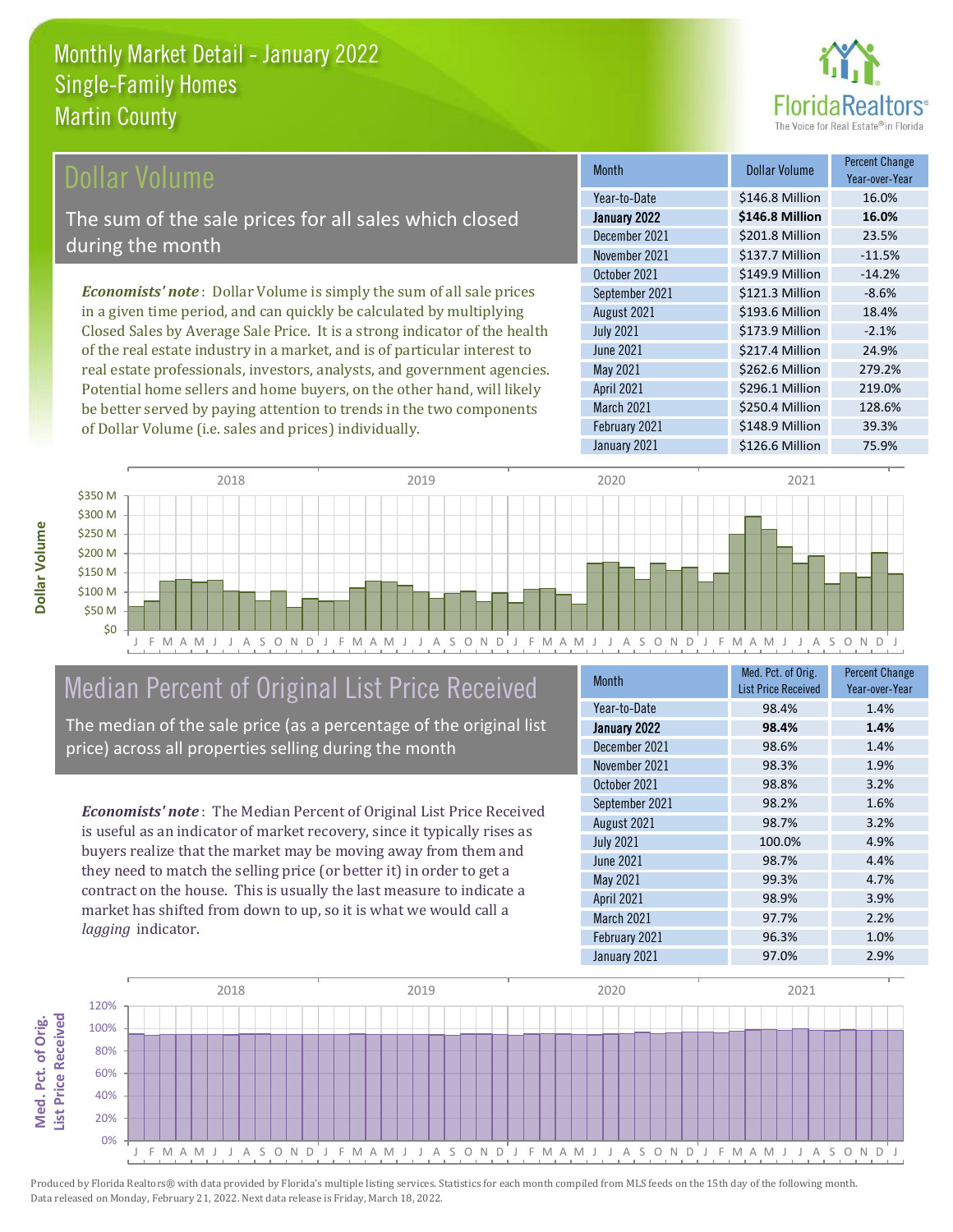

# Median Time to Contract

The median number of days between the listing date and contract date for all Closed Sales during the month

*Economists' note* : Like Time to Sale, Time to Contract is a measure of the length of the home selling process calculated for sales which closed during the month. The difference is that Time to Contract measures the number of days between the initial listing of a property and the signing of the contract which eventually led to the closing of the sale. When the gap between Median Time to Contract and Median Time to Sale grows, it is usually a sign of longer closing times and/or declining numbers of cash sales.

| <b>Month</b>     | <b>Median Time to</b><br>Contract | <b>Percent Change</b><br>Year-over-Year |
|------------------|-----------------------------------|-----------------------------------------|
| Year-to-Date     | 13 Days                           | $-48.0%$                                |
| January 2022     | 13 Days                           | $-48.0%$                                |
| December 2021    | 14 Days                           | $-26.3%$                                |
| November 2021    | 12 Days                           | $-60.0%$                                |
| October 2021     | 15 Days                           | $-54.5%$                                |
| September 2021   | 16 Days                           | $-36.0%$                                |
| August 2021      | 12 Days                           | $-67.6%$                                |
| <b>July 2021</b> | 12 Days                           | $-82.9%$                                |
| June 2021        | 11 Days                           | $-82.8%$                                |
| May 2021         | 12 Days                           | $-70.0%$                                |
| April 2021       | 12 Days                           | $-67.6%$                                |
| March 2021       | 21 Days                           | $-58.8%$                                |
| February 2021    | 34 Days                           | $-33.3%$                                |
| January 2021     | วร Dave                           | $-519%$                                 |



| October 2021     | 15 Days | $-54.5%$ |
|------------------|---------|----------|
| September 2021   | 16 Days | $-36.0%$ |
| August 2021      | 12 Days | $-67.6%$ |
| <b>July 2021</b> | 12 Days | $-82.9%$ |
| <b>June 2021</b> | 11 Days | $-82.8%$ |
| May 2021         | 12 Days | $-70.0%$ |
| April 2021       | 12 Days | $-67.6%$ |
| March 2021       | 21 Days | $-58.8%$ |
| February 2021    | 34 Days | $-33.3%$ |
| January 2021     | 25 Days | $-51.9%$ |
|                  |         |          |
| 2020             | 2021    |          |



# Median Time to Sale

0

The median number of days between the listing date and closing date for all Closed Sales during the month

*Economists' note* : Time to Sale is a measure of the length of the home selling process, calculated as the number of days between the initial listing of a property and the closing of the sale. *Median* Time to Sale is the amount of time the "middle" property selling this month was on the market. That is, 50% of homes selling this month took *less* time to sell, and 50% of homes took *more* time to sell. Median Time to Sale gives a more accurate picture than Average Time to Sale, which can be skewed upward by small numbers of properties taking an abnormally long time to sell.

| <b>Month</b>     | <b>Median Time to Sale</b> | <b>Percent Change</b><br>Year-over-Year |
|------------------|----------------------------|-----------------------------------------|
| Year-to-Date     | 55 Days                    | $-19.1%$                                |
| January 2022     | 55 Days                    | $-19.1%$                                |
| December 2021    | 57 Days                    | $-12.3%$                                |
| November 2021    | 53 Days                    | $-31.2%$                                |
| October 2021     | 53 Days                    | $-32.1%$                                |
| September 2021   | 56 Days                    | $-16.4%$                                |
| August 2021      | 55 Days                    | $-30.4%$                                |
| <b>July 2021</b> | 55 Days                    | $-50.0%$                                |
| <b>June 2021</b> | 59 Days                    | $-42.2%$                                |
| May 2021         | 59 Days                    | $-33.0%$                                |
| April 2021       | 56 Days                    | $-33.3%$                                |
| March 2021       | 64 Days                    | $-31.9%$                                |
| February 2021    | 81 Days                    | $-10.0%$                                |
| January 2021     | 68 Days                    | $-34.6%$                                |

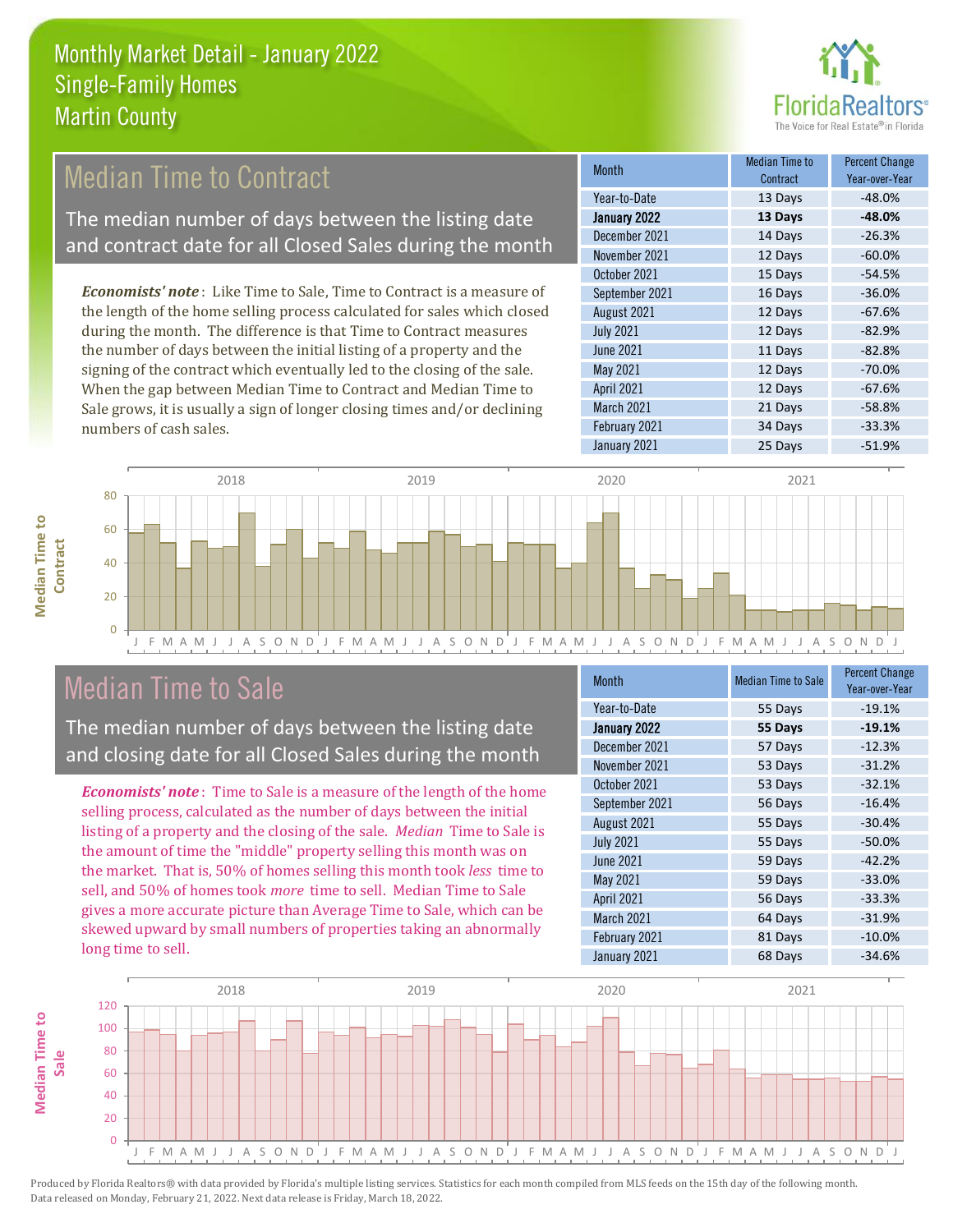

| <b>New Pending Sales</b>                                                      | <b>Month</b>      | <b>New Pending Sales</b> | <b>Percent Change</b><br>Year-over-Year |
|-------------------------------------------------------------------------------|-------------------|--------------------------|-----------------------------------------|
|                                                                               | Year-to-Date      | 211                      | $-31.9%$                                |
| The number of listed properties that went under                               | January 2022      | 211                      | $-31.9%$                                |
| contract during the month                                                     | December 2021     | 179                      | $-11.8%$                                |
|                                                                               | November 2021     | 180                      | $-28.9%$                                |
|                                                                               | October 2021      | 197                      | $-29.1%$                                |
| <b>Economists' note:</b> Because of the typical length of time it takes for a | September 2021    | 215                      | $-21.8%$                                |
| sale to close, economists consider Pending Sales to be a decent               | August 2021       | 205                      | $-19.0\%$                               |
| indicator of potential future Closed Sales. It is important to bear in        | <b>July 2021</b>  | 231                      | $-18.4%$                                |
| mind, however, that not all Pending Sales will be closed successfully.        | <b>June 2021</b>  | 229                      | $-27.3%$                                |
| So, the effectiveness of Pending Sales as a future indicator of Closed        | May 2021          | 268                      | $-3.9%$                                 |
| Sales is susceptible to changes in market conditions such as the              | <b>April 2021</b> | 298                      | 119.1%                                  |



# New Listings

distressed properties for sale.

The number of properties put onto the market during the month

availability of financing for homebuyers and the inventory of

*Economists' note* : New Listings tend to rise in delayed response to increasing prices, so they are often seen as a lagging indicator of market health. As prices rise, potential sellers raise their estimations of value—and in the most recent cycle, rising prices have freed up many potential sellers who were previously underwater on their mortgages. Note that in our calculations, we take care to not include properties that were recently taken off the market and quickly relisted, since these are not really *new* listings.

| <b>Month</b>     | <b>New Listings</b> | <b>Percent Change</b><br>Year-over-Year |
|------------------|---------------------|-----------------------------------------|
| Year-to-Date     | 212                 | $-15.2%$                                |
| January 2022     | 212                 | $-15.2%$                                |
| December 2021    | 142                 | $-33.0%$                                |
| November 2021    | 169                 | $-33.5%$                                |
| October 2021     | 189                 | $-27.3%$                                |
| September 2021   | 217                 | $-15.6%$                                |
| August 2021      | 209                 | $-12.9%$                                |
| <b>July 2021</b> | 248                 | $-8.1%$                                 |
| <b>June 2021</b> | 277                 | 14.9%                                   |
| May 2021         | 276                 | $-9.5%$                                 |
| April 2021       | 315                 | 64.1%                                   |
| March 2021       | 308                 | 10.8%                                   |
| February 2021    | 274                 | $-7.7%$                                 |
| January 2021     | 250                 | $-21.9%$                                |

March 2021 279 61.3% February 2021 304 21.1% January 2021 310 310 22.5%



**New Listings**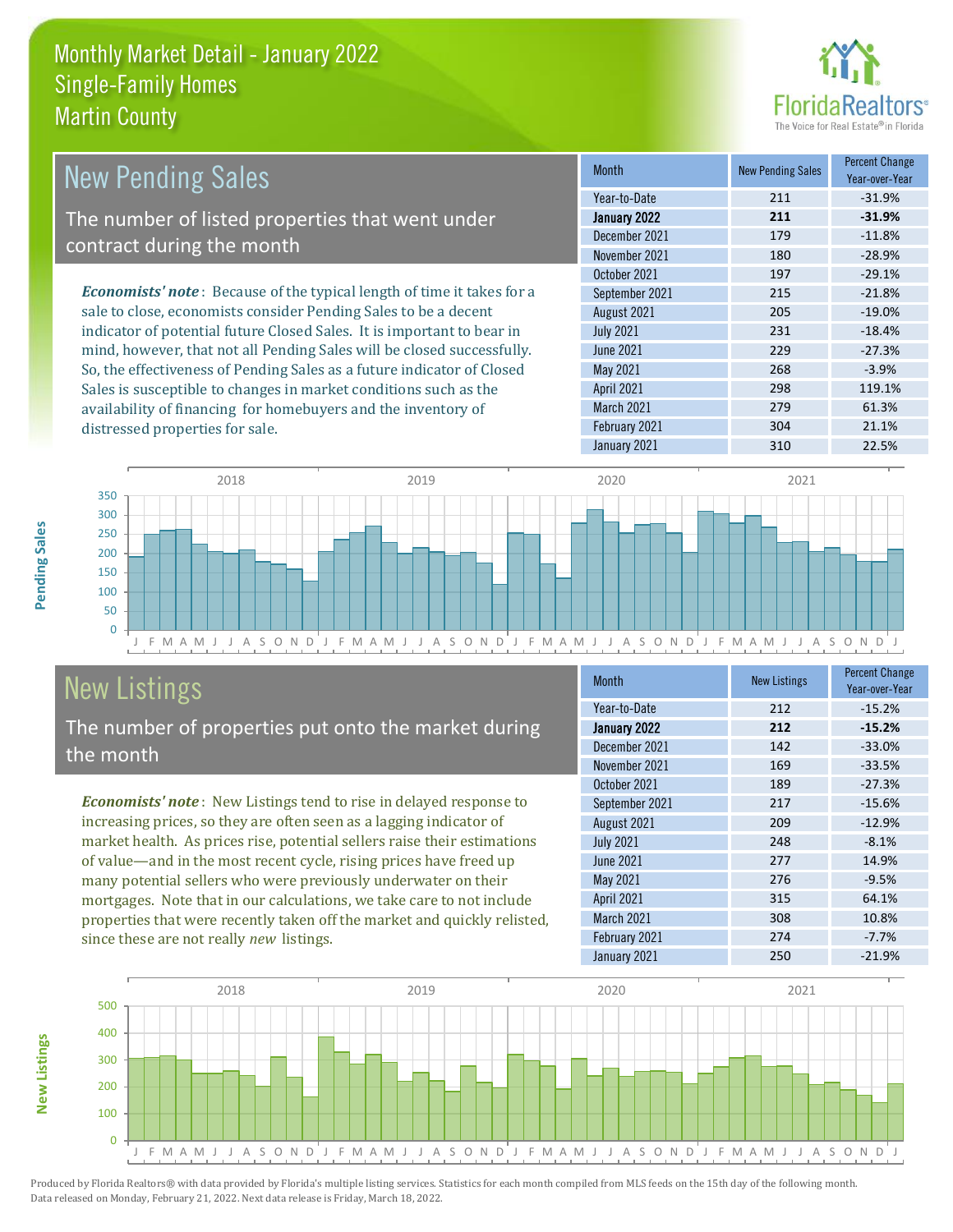

# *Economists' note* : There are a number of ways to define and calculate Inventory (Active Listings) The number of property listings active at the end of the month

Inventory. Our method is to simply count the number of active listings on the last day of the month, and hold this number to compare with the same month the following year. Inventory rises when New Listings are outpacing the number of listings that go off-market (regardless of whether they actually sell). Likewise, it falls when New Listings aren't keeping up with the rate at which homes are going off-market.

| <b>Month</b>             | Inventory | <b>Percent Change</b><br>Year-over-Year |
|--------------------------|-----------|-----------------------------------------|
| <b>YTD (Monthly Avg)</b> | 152       | $-62.3%$                                |
| January 2022             | 152       | $-62.3%$                                |
| December 2021            | 175       | $-64.3%$                                |
| November 2021            | 231       | $-53.6%$                                |
| October 2021             | 251       | $-50.5%$                                |
| September 2021           | 290       | $-46.1%$                                |
| August 2021              | 302       | $-46.0%$                                |
| <b>July 2021</b>         | 305       | $-54.5%$                                |
| June 2021                | 304       | $-57.3%$                                |
| May 2021                 | 276       | $-69.4%$                                |
| April 2021               | 285       | $-70.5%$                                |
| March 2021               | 340       | $-64.9%$                                |
| February 2021            | 350       | $-62.1%$                                |
| January 2021             | 403       | $-56.5%$                                |



# Months Supply of Inventory

An estimate of the number of months it will take to deplete the current Inventory given recent sales rates

*Economists' note* : MSI is a useful indicator of market conditions. The benchmark for a balanced market (favoring neither buyer nor seller) is 5.5 months of inventory. Anything higher is traditionally a buyers' market, and anything lower is a sellers' market. There is no single accepted way of calculating MSI. A common method is to divide current Inventory by the most recent month's Closed Sales count, but this count is a usually poor predictor of future Closed Sales due to seasonal cycles. To eliminate seasonal effects, we use the 12-month average of monthly Closed Sales instead.

| <b>Month</b>             | <b>Months Supply</b> | <b>Percent Change</b><br>Year-over-Year |
|--------------------------|----------------------|-----------------------------------------|
| <b>YTD (Monthly Avg)</b> | 0.7                  | $-61.1%$                                |
| January 2022             | 0.7                  | $-61.1%$                                |
| December 2021            | 0.8                  | $-63.6%$                                |
| November 2021            | 1.0                  | $-56.5%$                                |
| October 2021             | 1.0                  | $-58.3%$                                |
| September 2021           | 1.2                  | $-53.8%$                                |
| August 2021              | 1.2                  | $-57.1%$                                |
| <b>July 2021</b>         | 1.2                  | $-64.7%$                                |
| <b>June 2021</b>         | 1.2                  | $-68.4%$                                |
| May 2021                 | 1.1                  | $-77.1%$                                |
| <b>April 2021</b>        | 1.2                  | $-75.0%$                                |
| March 2021               | 1.5                  | $-68.1%$                                |
| February 2021            | 1.5                  | $-67.4%$                                |
| January 2021             | 1.8                  | $-60.9%$                                |

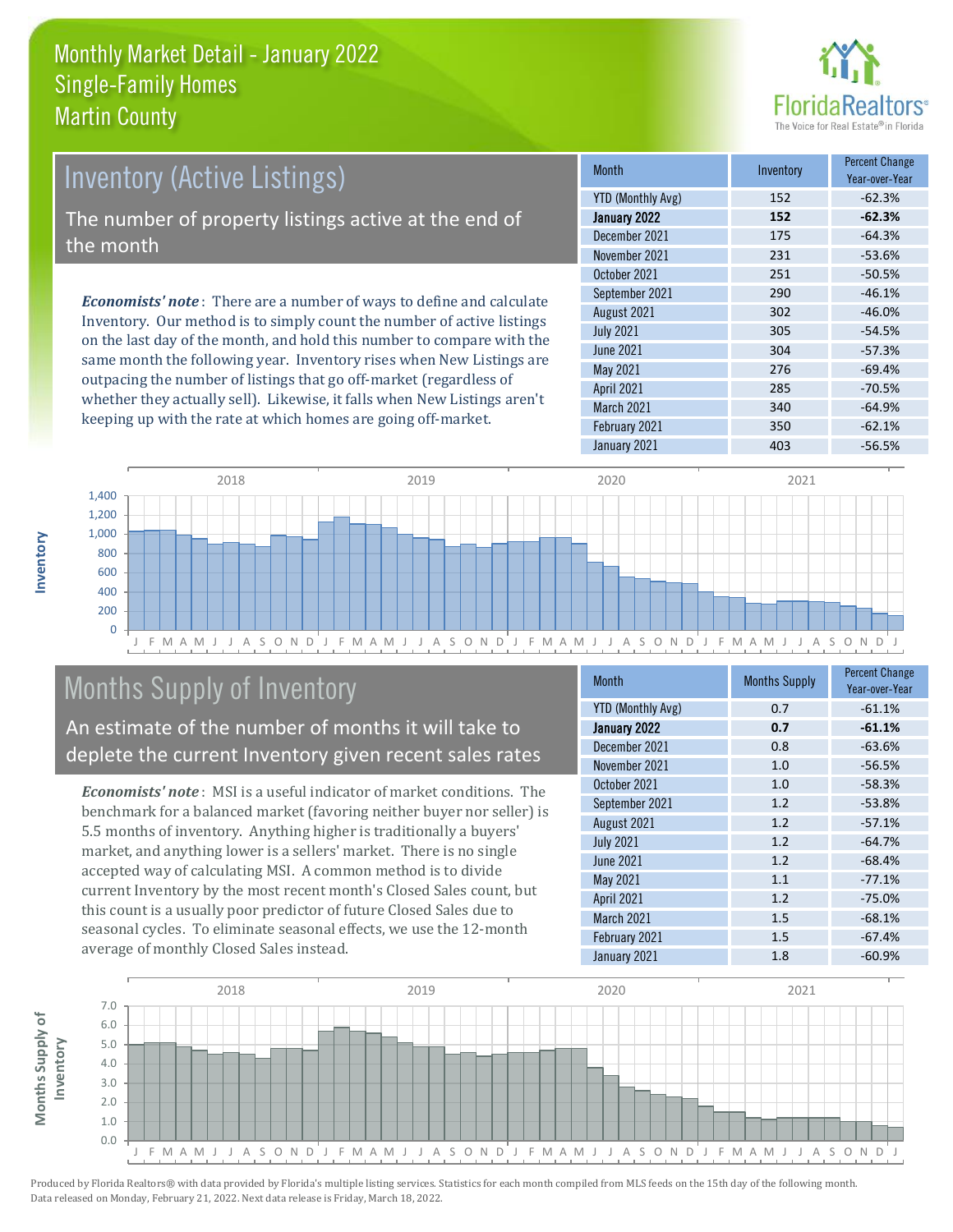

#### *Economists' note:* Closed Sales are one of the simplest—yet most important—indicators for the residential real estate market. When comparing Closed Sales across markets of different sizes, we recommend comparing the percent changes in sales rather than the number of sales. Closed Sales (and many other market metrics) are affected by seasonal cycles, so actual trends are more accurately represented by year-over-year changes (i.e. comparing a month's sales to the amount of sales in the same month in the previous year), rather  $$250,000 - $299,999$  7 -41.7% \$300,000 - \$399,999 20 -51.2% \$400,000 - \$599,999 54 10.2% \$600,000 - \$999,999 30 -14.3% \$150,000 - \$199,999 1 -80.0%  $$200.000 - $249.999$  4 -63.6%  $$100,000 - $149,999$  0 N/A Sale Price Closed Sales Percent Change Year-over-Year Less than \$50,000 0 0 N/A  $$50.000 - $99.999$  0  $-100.0\%$ Closed Sales by Sale Price The number of sales transactions which closed during the month

**Closed Sales**

**Median Time to Contract**

**Median Time to Contract** 



### Median Time to Contract by Sale Price The median number of days between the listing date and contract date for all Closed Sales during the month

*Economists' note* : Like Time to Sale, Time to Contract is a measure of the length of the home selling process calculated for sales which closed during the month. The difference is that Time to Contract measures the number of days between the initial listing of a property and the signing of the contract which eventually led to the closing of the sale. When the gap between Median Time to Contract and Median Time to Sale grows, it is usually a sign of longer closing times and/or declining numbers of cash sales.

| Sale Price            | Median Time to<br>Contract | <b>Percent Change</b><br>Year-over-Year |
|-----------------------|----------------------------|-----------------------------------------|
| Less than \$50,000    | (No Sales)                 | N/A                                     |
| \$50,000 - \$99,999   | (No Sales)                 | N/A                                     |
| $$100,000 - $149,999$ | (No Sales)                 | N/A                                     |
| $$150,000 - $199,999$ | 3 Days                     | $-70.0\%$                               |
| \$200,000 - \$249,999 | 7 Days                     | $-22.2%$                                |
| \$250,000 - \$299,999 | 19 Days                    | 18.8%                                   |
| \$300,000 - \$399,999 | 22 Days                    | 37.5%                                   |
| \$400,000 - \$599,999 | 11 Days                    | $-60.7%$                                |
| \$600,000 - \$999,999 | 12 Days                    | $-63.6%$                                |
| \$1,000,000 or more   | 23 Days                    | $-51.1%$                                |

\$1,000,000 or more 26 20.0%

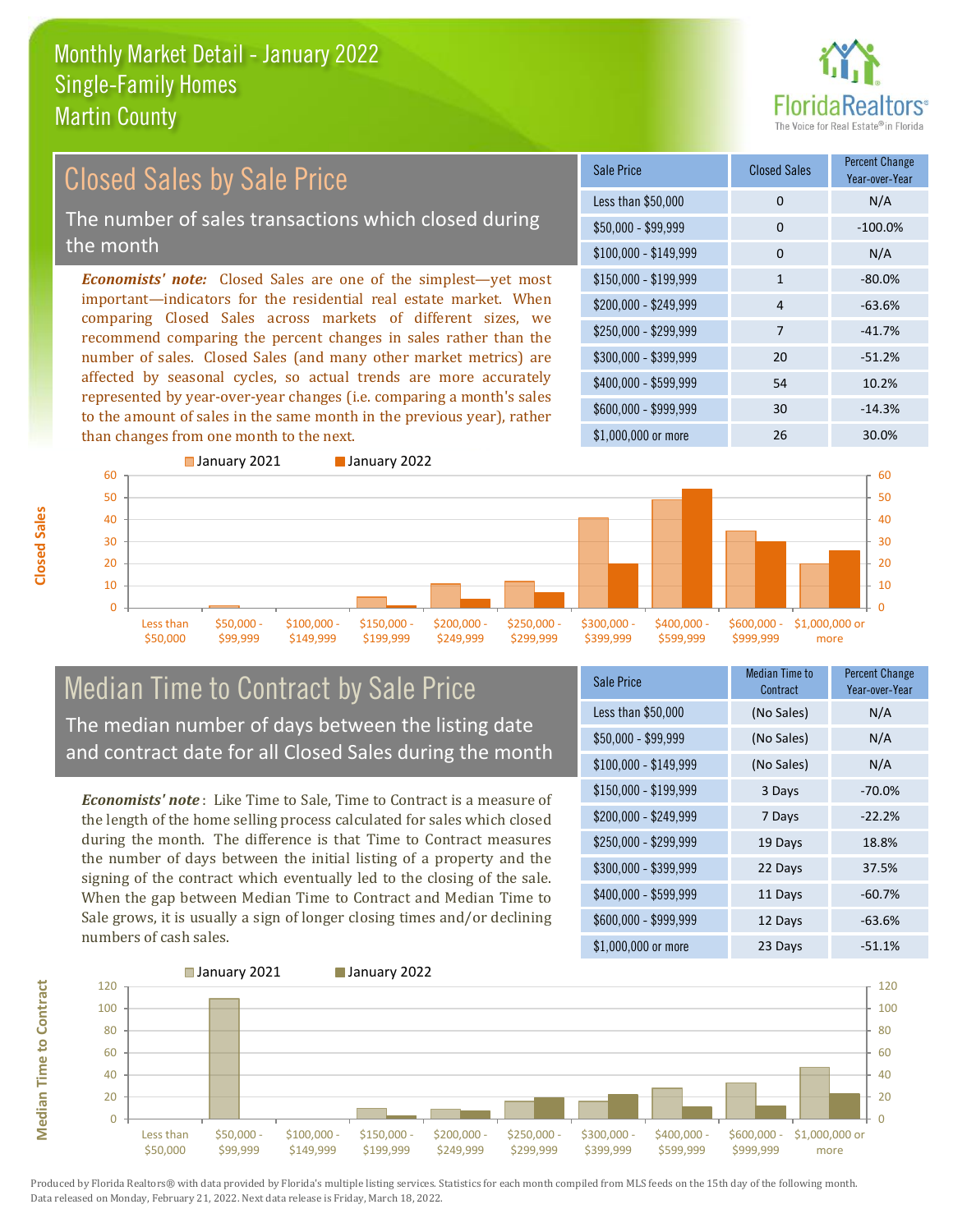

# **New Listings by Initial Listing Price**

The number of properties put onto the market during the month

*Economists' note:* New Listings tend to rise in delayed response to increasing prices, so they are often seen as a lagging indicator of market health. As prices rise, potential sellers raise their estimations of value—and in the most recent cycle, rising prices have freed up many potential sellers who were previously underwater on their mortgages. Note that in our calculations, we take care to not include properties that were recently taken off the market and quickly relisted, since these are not really *new* listings.

| <b>Initial Listing Price</b> | <b>New Listings</b> | <b>Percent Change</b><br>Year-over-Year |
|------------------------------|---------------------|-----------------------------------------|
| Less than \$50,000           | 0                   | N/A                                     |
| $$50,000 - $99,999$          | 0                   | N/A                                     |
| \$100,000 - \$149,999        | 0                   | $-100.0%$                               |
| $$150,000 - $199,999$        | 1                   | $-83.3%$                                |
| \$200,000 - \$249,999        | 6                   | $-64.7%$                                |
| \$250,000 - \$299,999        | 8                   | $-46.7%$                                |
| \$300,000 - \$399,999        | 49                  | $-23.4%$                                |
| \$400,000 - \$599,999        | 60                  | $-1.6%$                                 |
| \$600,000 - \$999,999        | 53                  | 23.3%                                   |
| \$1,000,000 or more          | 35                  | $-18.6%$                                |



**Inventory**



#### Inventory by Current Listing Price The number of property listings active at the end of the month

*Economists' note* : There are a number of ways to define and calculate Inventory. Our method is to simply count the number of active listings on the last day of the month, and hold this number to compare with the same month the following year. Inventory rises when New Listings are outpacing the number of listings that go off-market (regardless of whether they actually sell). Likewise, it falls when New Listings aren't keeping up with the rate at which homes are going off-market.

| <b>Current Listing Price</b> | Inventory      | <b>Percent Change</b><br>Year-over-Year |
|------------------------------|----------------|-----------------------------------------|
| Less than \$50,000           | 0              | N/A                                     |
| $$50,000 - $99,999$          | 0              | $-100.0%$                               |
| \$100,000 - \$149,999        | 0              | $-100.0%$                               |
| $$150,000 - $199,999$        | $\mathbf{1}$   | $-83.3%$                                |
| \$200,000 - \$249,999        | $\overline{4}$ | $-78.9%$                                |
| \$250,000 - \$299,999        | 4              | $-84.0%$                                |
| \$300,000 - \$399,999        | 19             | $-73.6%$                                |
| \$400,000 - \$599,999        | 29             | $-62.3%$                                |
| \$600,000 - \$999,999        | 32             | $-62.8%$                                |
| \$1,000,000 or more          | 63             | $-43.2%$                                |